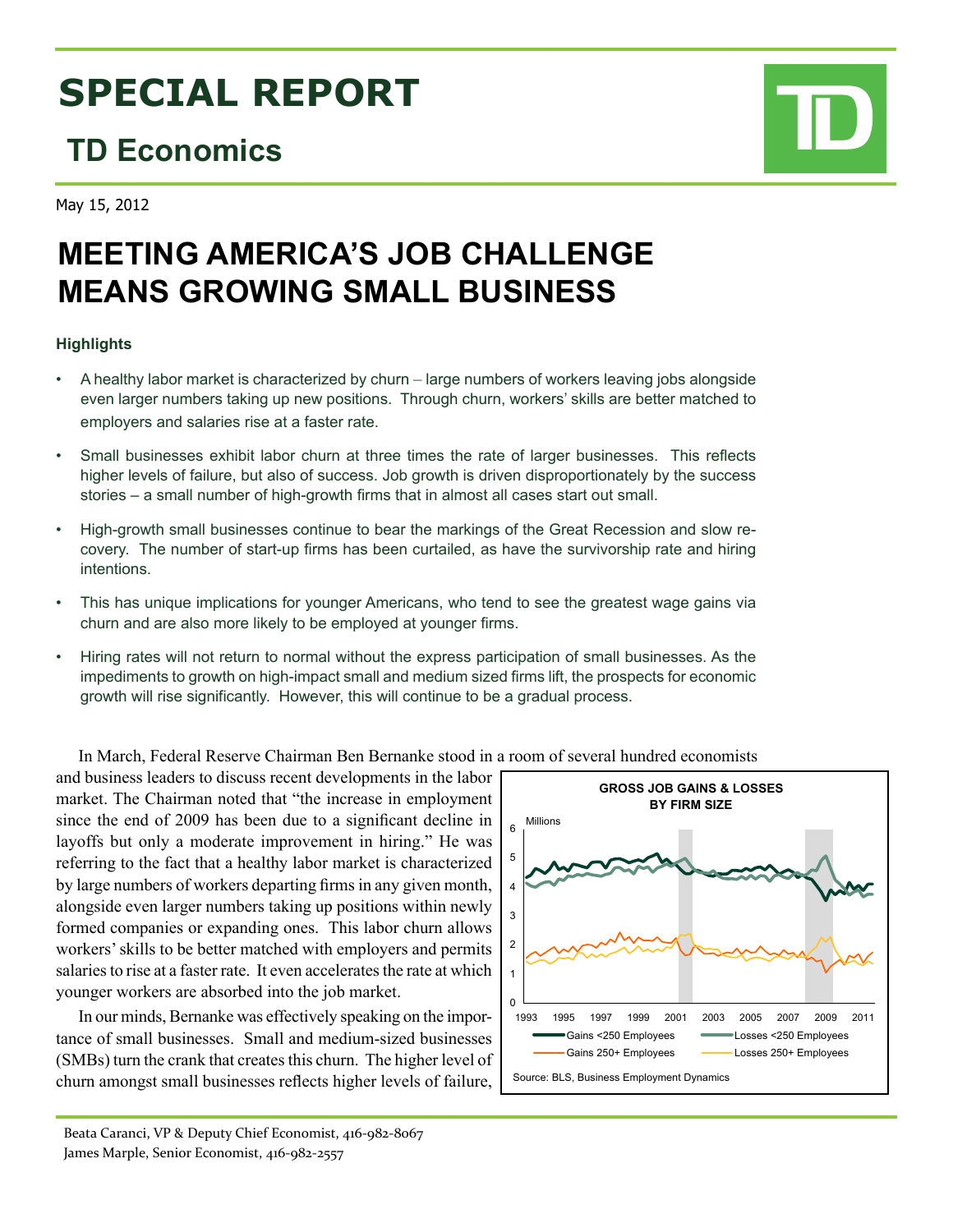

but also of success. And, aggregate job growth is driven disproportionately by the success stories.

Unfortunately, the recession and subsequent weak recovery presented a triple threat to these important job creators: it dramatically curtailed the number of start-up firms; it hit the survivorship rate of those that did get off the ground; and, it stunted the hiring intentions of small businesses in the face of tightened credit conditions, softened demand and persistent economic uncertainty.

High-growth small businesses are reclaiming the driver's seat in job creation, but the speed of adjustment is a reflection of the legacy of the recession and its slow recovery. We anticipate it could be a year or more before they are in a position to push on the job churn accelerator. In order to do so, constraints need to lift further. In particular, the stabilization of home prices and greater progress in clearing excess inventory over the next year would go a long way to easing credit constraints faced by small businesses that rely on real estate as collateral. It would also shore up much-needed strength in consumer demand. This, alongside the improvement already seen in corporate balance sheets, would provide a solid foundation for a faster pace of hiring growth and labor market turnover.

#### **Churning up a healthy labor market**

On the first Friday of every month, the change in payrolls is reported and dominates media headlines. However, whether there was a sturdy 250,000 jobs created in the prior month or a measly 120,000 positions doesn't reflect the underlying pulse of the job market. Beneath those numbers is a large flow of millions of workers starting new jobs and

millions of others leaving old ones. The amount of labor market turnover (or churn) is arguably just as important an indicator of the economy's health as the change in total jobs.

Much like overall employment, churn rises during expansionary cycles and declines during recessions. The decline in labor market churn during the Great Recession was particularly acute. Prior to 2006, an average of 5.3 million new hires occurred every month. On the flip side, people quitting or being fired from their jobs (referred to as total separations) averaged over 5.1 million. Since there were more new hires than separations, total employment grew by an average of 172,000 per month. At the height of U.S. job losses in 2009, the level of gross hiring fell sharply to just 3.8 million per month. Although separations also fell – to 4.3 million per month – it exceeded hiring, causing total employment to contract by a whopping 421,000 jobs a month.

In the first three months of 2012, the gross hiring rate has improved from its recessionary nadir, but at 4.3 million hires per month, it is well below its pre-recession level. Thus, job growth has firmed up due to a continued decline in separations. And, the decline in separations is really a story of more cautious behavior or a lack of opportunity among existing employees. Prior to the recession, an average of 3.0 million people quit their jobs every month. That number is now less than 2.1 million.

The low level of churn is a sign of a still-troubled job market. The ability of workers to move between jobs raises the efficiency of the U.S. job market. Higher labor mobility allows workers to better match their skills with the demands of employers, and it also has a highly positive impact on earnings potential. On average, workers who move from one



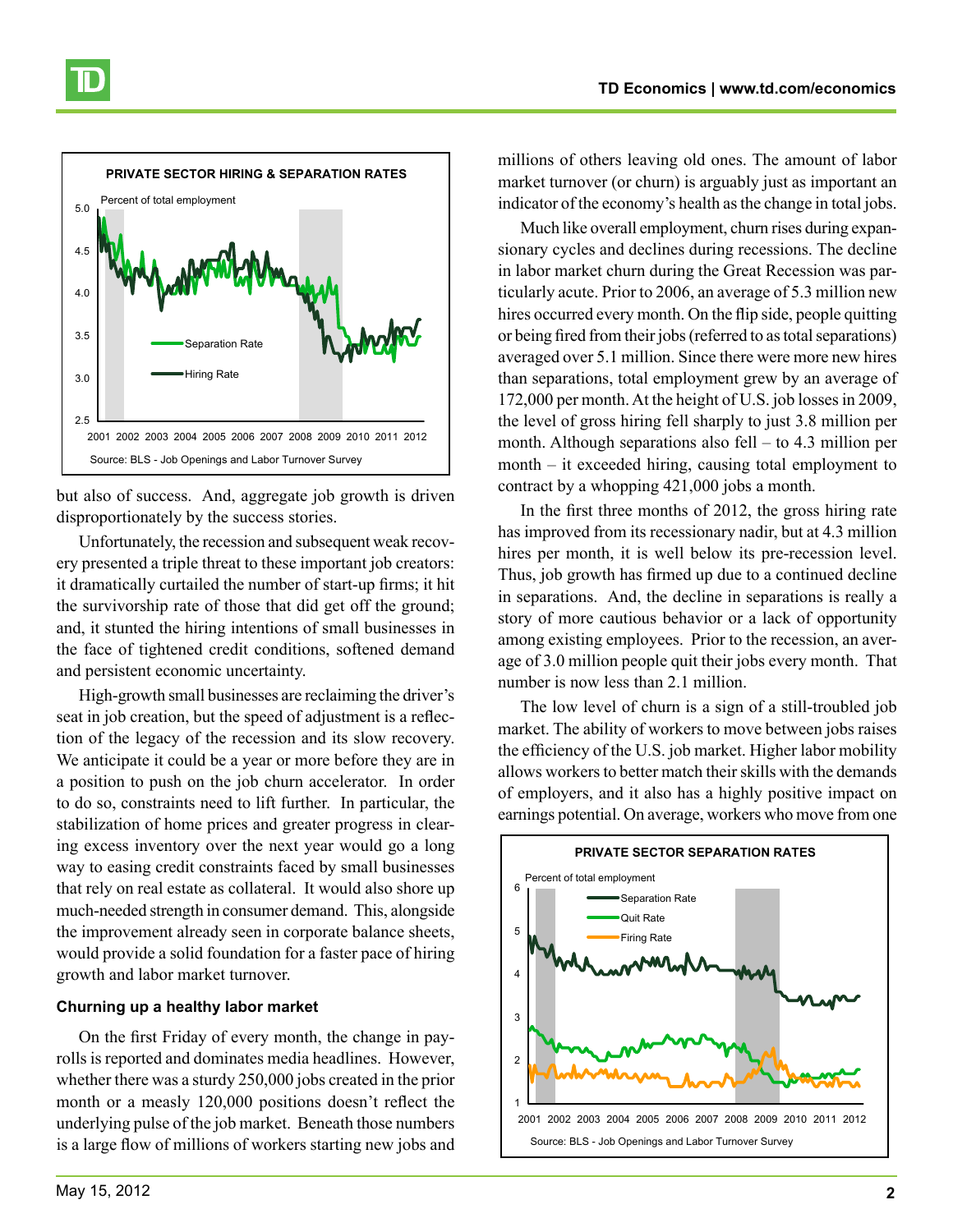

job to the next without a spell of unemployment experience real wage gains of roughly  $8\%$ .<sup>1</sup>

The impact of labor market turnover is particularly important for young people, who are the most mobile part of the workforce. Gains in wages are highest for people aged 21 to 31 years and diminish with each older age group. The sharp decline in labor mobility over the recession is particularly worrisome as it could mean lower life-time earnings for young people currently entering the job market.

 More broadly, the decline in wage growth as a result of falling labor mobility makes it more difficult for households that are in a process of deleveraging to maintain spending growth. A recent study found that the decline in labor market churn associated with the recent recession reduced real GDP by 0.4% on an annual basis between 2008 and 2011.<sup>2</sup>

#### **Small businesses churn the crank that grows the economy**

Knowing how important job churn is to the health of the economy, it's natural to ask who drives the churn. The majority of it takes place among small and medium sized businesses. Businesses with fewer than 250 employees simultaneously create and destroy three times the number of jobs as their larger peers.

The high degree of competition and the important role of startups explain the higher rate of churn amongst small businesses. New firms almost always start out small and while many of them fail before they become large, those that succeed create more jobs than older and larger firms. In fact, new job growth is driven disproportionately by a very small number of high-growth firms – often termed "gazelles". In



any given year, just 1% of all companies generate 40% of the new jobs. The majority of these firms are less than five years old.<sup>3</sup>

Unfortunately, there has been a sharp decline in the rate of new firm creation since the recession. This is hardly surprising given the drying up of the credit spigot three years ago, however the surprise is in how long the effect continues to linger. The number of jobs created by startups continued to fall in 2010, even while the number of jobs destroyed by existing firms fell (see chart below). While more up-to-date data on startups by this measure are not yet available, there is a close proxy 4 and it fell in the first three quarters of 2011 compared to 2010. This is a signal that there has yet to be any significant improvement in new firm formation even in the second year of economic recovery.



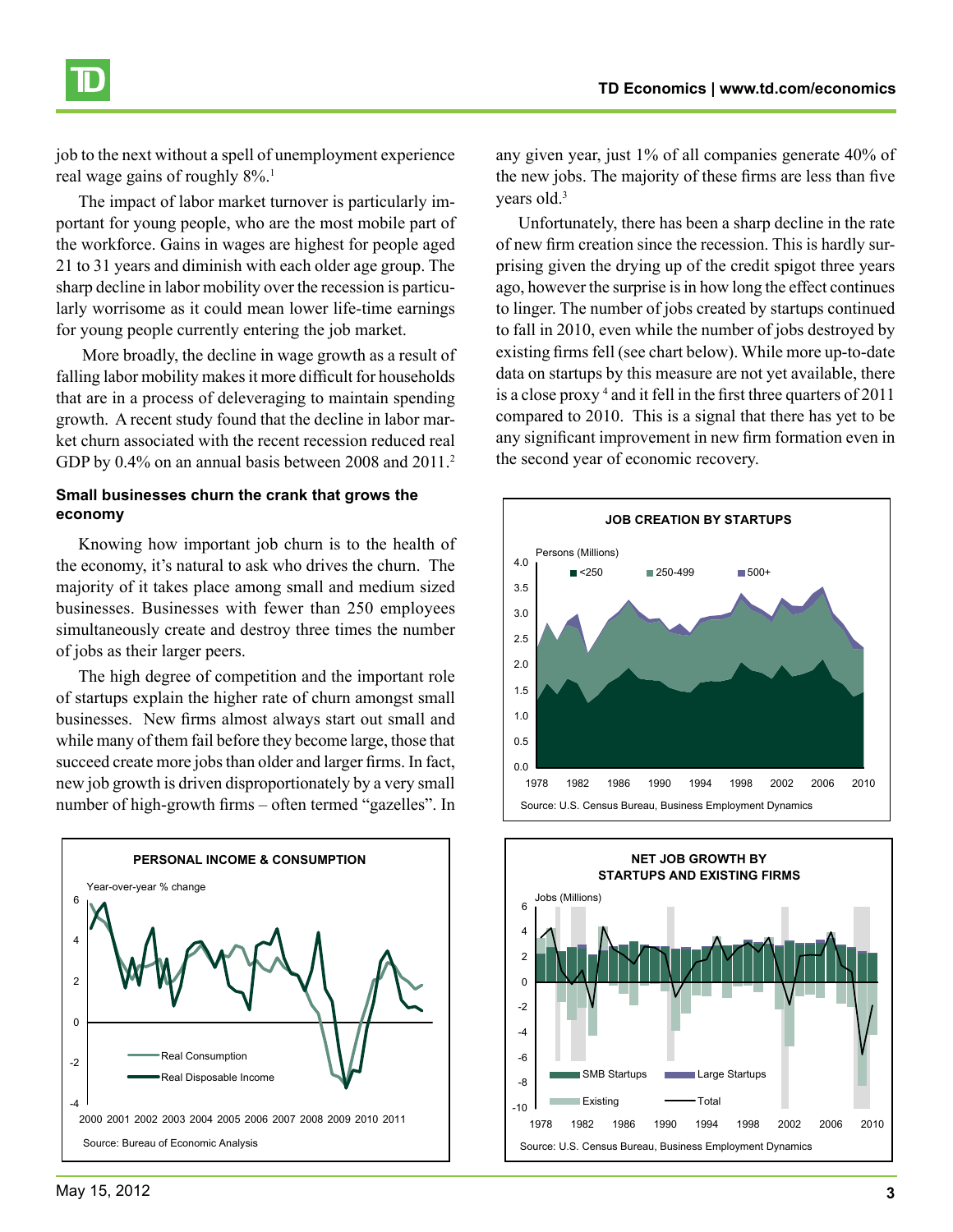

Credit availability likely continues to be a constraining factor for new small business formation. Small business credit standards on commercial and industrial (C&I) loans have eased since the dark days of the recession, but they are still higher than before to the recession. In addition, small businesses still face difficulty in tapping into real estate as collateral. According to the National Federation of Independent Business (NFIB), 22% of small businesses rely on mortgages to finance business activity. Property values remain severely depressed and are unlikely to see much improvement until the shadow supply of distressed properties works through the system.

#### **Great Recession still reverberating for the nation's job creators**

The legacy of the Great Recession doesn't end there. Research shows that firms started during a recession have lower levels of employment three and four years later, compared to firms started during economic expansions. Startups that originate in mild recessions eventually close the gap with their non-recession compatriots, but for firms that weather deeper and more prolonged recessions, employment is still lower five years later.<sup>5</sup>

Since young employer firms exhibit high rates of gross job creation and destruction, the decline in the number of younger firms in this cycle has contributed to the decline in labor market turnover. Once again this has unique implications for younger Americans who are not only more likely to change jobs, but also more likely to be employed at younger firms. According to a recent study by the U.S. Census Bureau, around 45% of those employed at firms

five years or younger are under the age of 35 and 70% are below 45 years of age. In comparison, in firms that have been in existence for over 20 years, less than one-third of employees are under 35 years of age and half are over 45.<sup>6</sup>

#### **Meeting the conditions for small business growth**

Since job churn is a function of a healthy labor market and small businesses drive churn, as the challenges faced by small businesses fade, so too will the restraints on the speed of labor market improvement. In this regard, there is some positive news. While credit standards can't be characterized as 'loose or easy', they have been sufficiently loosened to permit a rebound in supply. Commercial and industrial lending, which fell by a whopping 26% between October 2008 and October 2010, was up 13.5% in early April from year ago levels. It is difficult to break out loans to small businesses versus loans to large businesses, but the value of small loans (under \$100,000) have seen the strongest growth rates over the past year. Spreads on small loans have also fallen from their post-recession highs and according to the Senior Loan Officer Survey, banks have, on net, been lowering spreads on C&I loans. Finally, demand for these loans among small businesses is up considerably. The increasing desire for lending indicates that opportunities are out there for small businesses to grow.

One of the biggest challenges reported by small businesses in the current environment is poor sales. But, here too improvement is evident. In early 2010, 34% of small businesses reported this as their biggest single challenge. In April 2012, that figure had fallen to 19%. Although this is a big drop, we are doused with the reality that it has

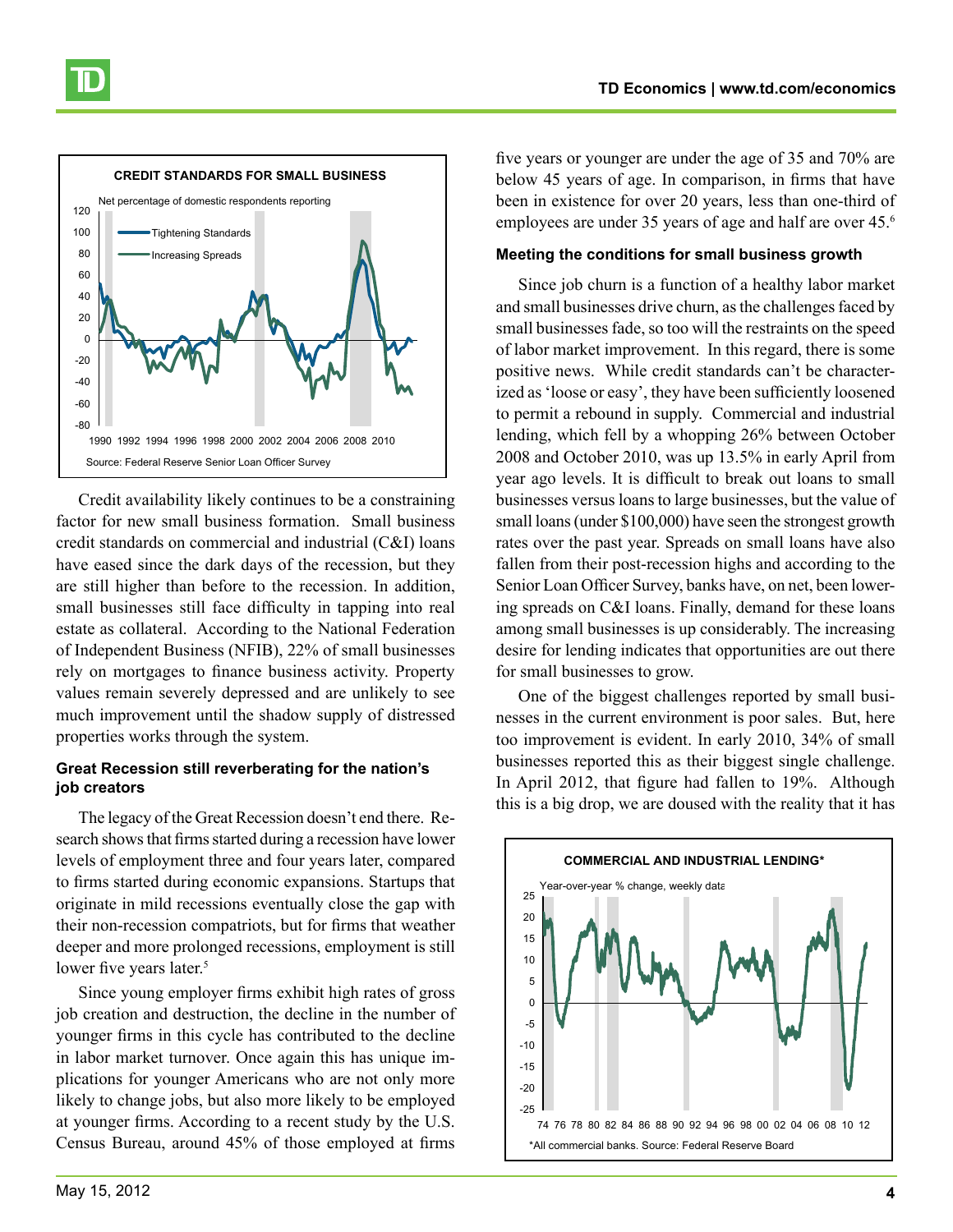

merely returned the index to the peak levels reached in past recessions. This speaks to the nature of this recovery. It's a marathon not a sprint, and we draw comfort from the fact that the changes in sentiment are in the right direction. For instance, personal consumption expenditures over the next year are expected to grow by 2.2%, up from 1.7% in 2011. This is not a dramatic change, but it's a positive one nonetheless. Likewise, although real estate prices will be slow to recover, we are confident that a bottom will be reached this year. With time, this will accelerate the repair of household balance sheets, boost consumer and business

confidence, and open up access to another credit channel for small businesses. The one area where we have less clarity is on the legislative and regulatory burden. According to the NFIB survey, a growing number of firms have cited this as a key concern. While there may be greater clarity on the direction of government policy in 2013, if uncertainty lingers, it could restrain the recovery in job churn. The longer the uncertainty lingers on this front, the more important it is for a strengthening economic backdrop to provide an offsetting influence.

#### **Bottom Line**

After nearly three years of economic recovery since the end of the Great Recession, the U.S. unemployment rate remains over four percentage points above its pre-recession level. While the private sector has added jobs consistently for the past three years, job growth has yet to gain the momentum needed to close the gap. As Chairman Bernanke noted, "to achieve a more rapid recovery in the job market, hiring rates will need to return to more normal levels." However, hiring rates cannot return to normal until conditions for small businesses do. Unfortunately, this is likely to be a slow grind upward.

All told, as the impediments to growth on high-impact small and medium sized firms lift, the prospects for economic growth will rise significantly.

> *Beata Caranci VP & Deputy Chief Economist 416-982-8067*

*James Marple, Senior Economist 416-982-2557*